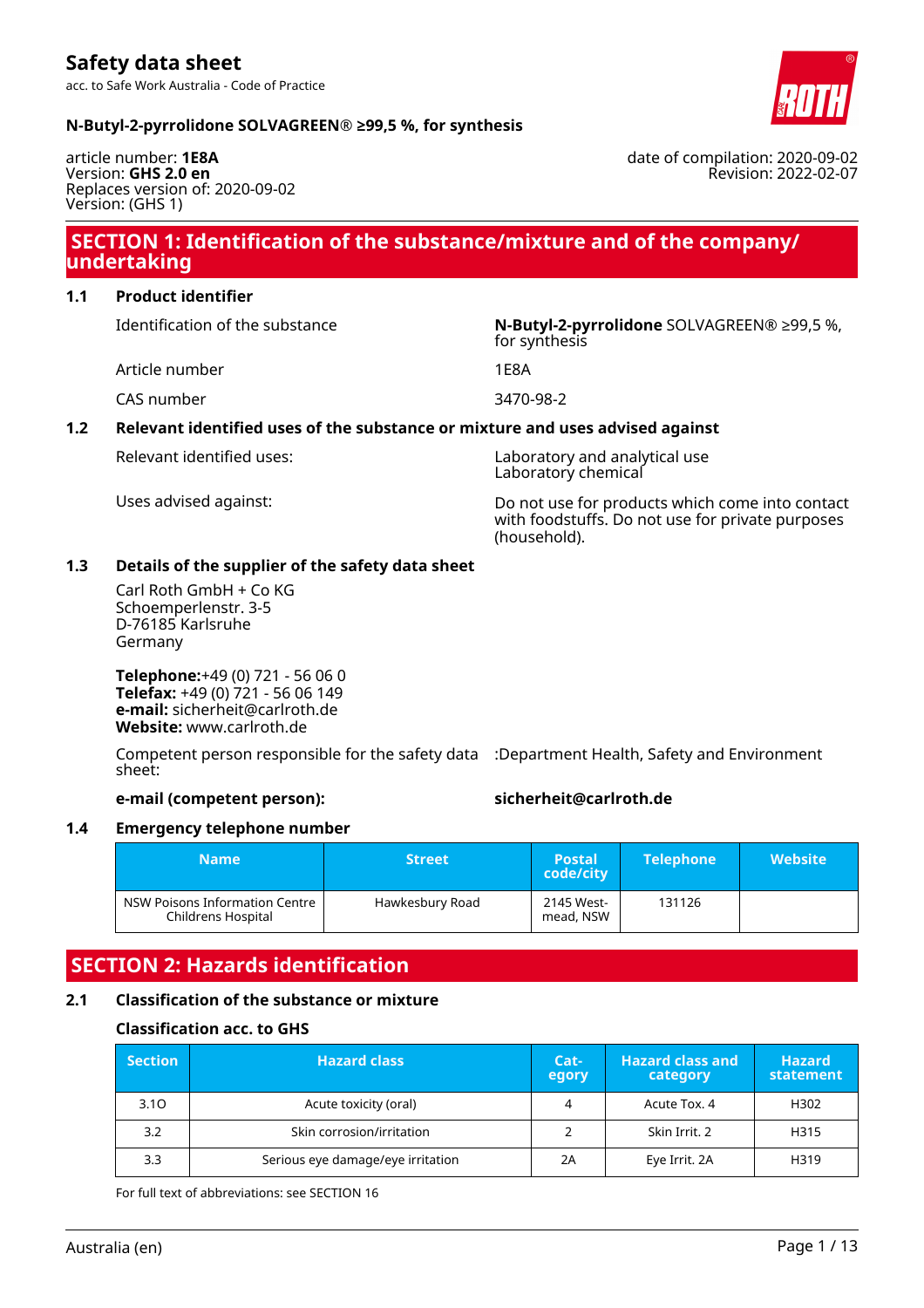acc. to Safe Work Australia - Code of Practice



### **N-Butyl-2-pyrrolidone SOLVAGREEN® ≥99,5 %, for synthesis**

article number: **1E8A**

# **2.2 Label elements Labelling Signal word Warning Pictograms** GHS07 **Hazard statements** H302 Harmful if swallowed H315 Causes skin irritation Causes serious eye irritation **Precautionary statements**

### **Precautionary statements - prevention**

P280 Wear protective gloves

#### **Precautionary statements - response**

| P302+P352      | IF ON SKIN: Wash with plenty of soap and water                              |
|----------------|-----------------------------------------------------------------------------|
| P305+P351+P338 | IF IN EYES: Rinse cautiously with water for several minutes. Remove contact |
|                | lenses, if present and easy to do. Continue rinsing                         |
| P321           | Specific treatment (see on this label)                                      |
| P337+P313      | If eye irritation persists: Get medical advice/attention                    |

### **Precautionary statements - disposal**

P501 Dispose of contents/container to industrial combustion plant

### **2.3 Other hazards**

### **Results of PBT and vPvB assessment**

According to the results of its assessment, this substance is not a PBT or a vPvB.

### **SECTION 3: Composition/information on ingredients**

### **3.1 Substances**

| Name of substance | N-Butyl-2-pyrrolidone |
|-------------------|-----------------------|
| Molecular formula | $C_8H_{15}NO$         |
| Molar mass        | 141.2 $9/_{mol}$      |
| CAS No            | 3470-98-2             |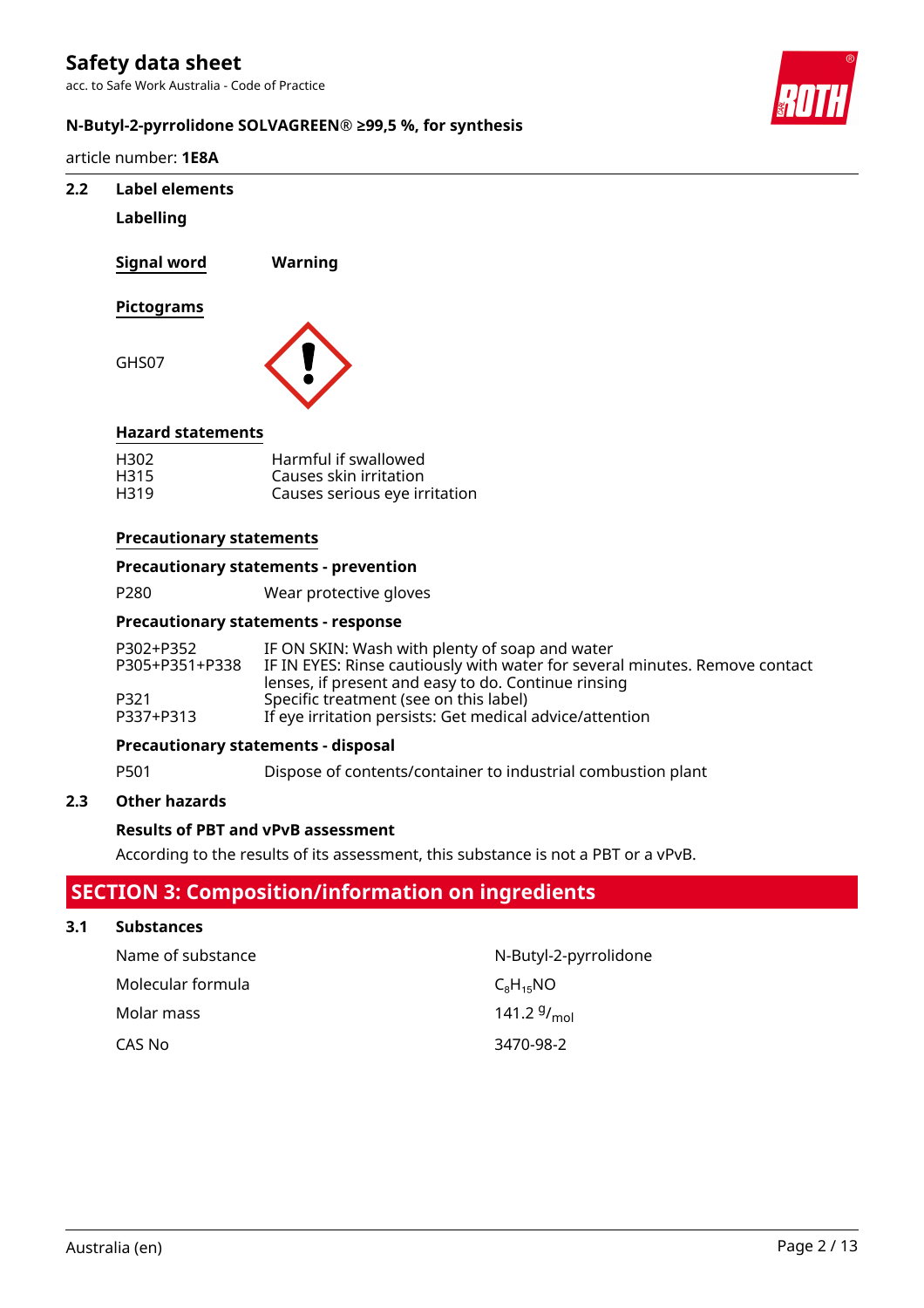acc. to Safe Work Australia - Code of Practice



### **N-Butyl-2-pyrrolidone SOLVAGREEN® ≥99,5 %, for synthesis**

article number: **1E8A**

### **SECTION 4: First aid measures**

### **4.1 Description of first aid measures**



### **General notes**

Take off contaminated clothing.

#### **Following inhalation**

Provide fresh air. In all cases of doubt, or when symptoms persist, seek medical advice.

#### **Following skin contact**

Rinse skin with water/shower. In case of skin irritation, consult a physician.

#### **Following eye contact**

Irrigate copiously with clean, fresh water for at least 10 minutes, holding the eyelids apart. In case of eye irritation consult an ophthalmologist.

#### **Following ingestion**

Rinse mouth with water (only if the person is conscious). Call a doctor.

### **4.2 Most important symptoms and effects, both acute and delayed** Vomiting, Irritation

**4.3 Indication of any immediate medical attention and special treatment needed** none

### **SECTION 5: Firefighting measures**

### **5.1 Extinguishing media**



### **Suitable extinguishing media**

co-ordinate firefighting measures to the fire surroundings water spray, dry extinguishing powder, BC-powder, carbon dioxide (CO<sub>2</sub>)

### **Unsuitable extinguishing media**

water jet

### **5.2 Special hazards arising from the substance or mixture**

Combustible.

### **Hazardous combustion products**

In case of fire may be liberated: Nitrogen oxides (NOx), Carbon monoxide (CO), Carbon dioxide (CO₂)

### **5.3 Advice for firefighters**

In case of fire and/or explosion do not breathe fumes. Fight fire with normal precautions from a reasonable distance. Wear self-contained breathing apparatus.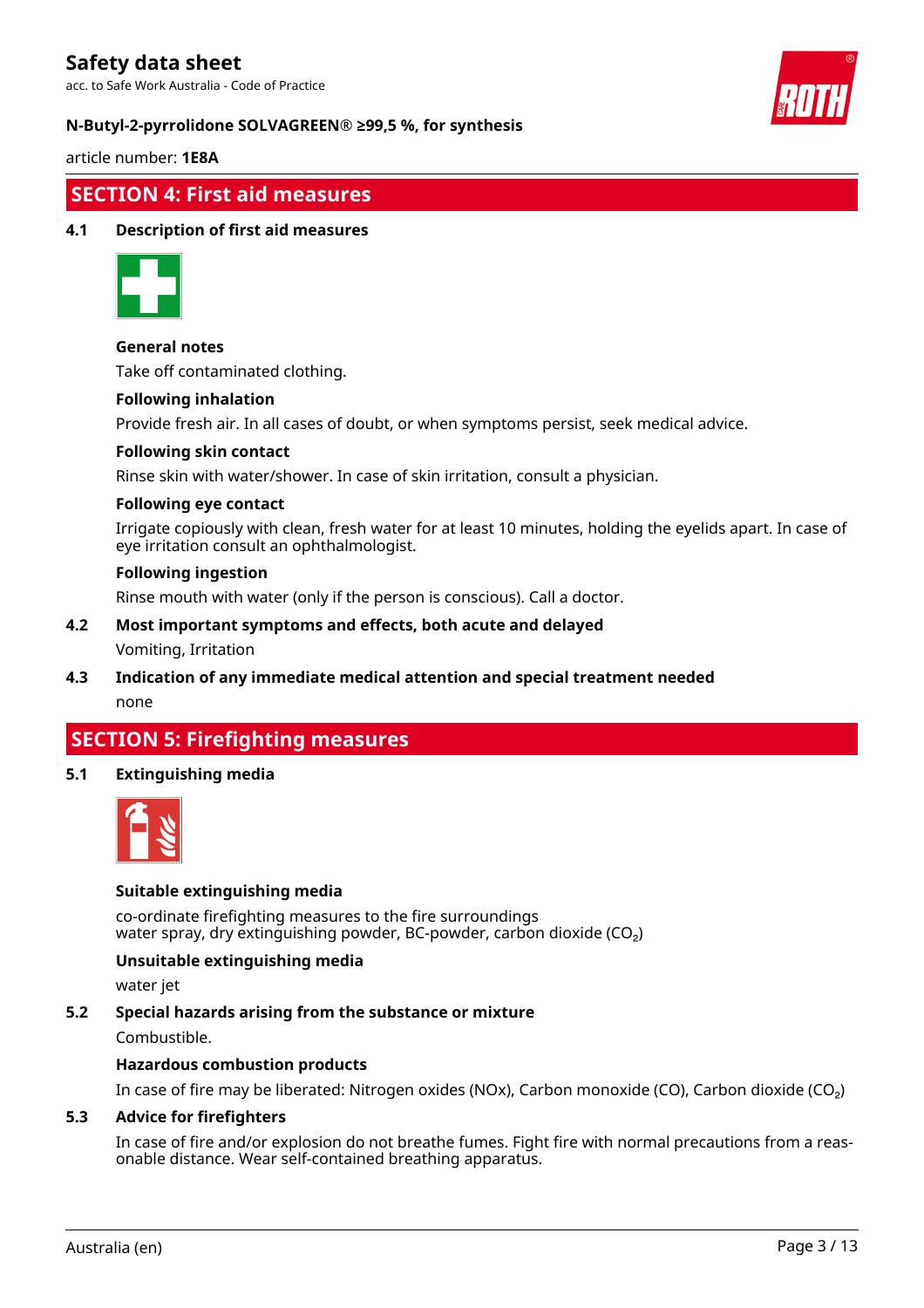acc. to Safe Work Australia - Code of Practice



### **N-Butyl-2-pyrrolidone SOLVAGREEN® ≥99,5 %, for synthesis**

article number: **1E8A**

### **SECTION 6: Accidental release measures**

**6.1 Personal precautions, protective equipment and emergency procedures**



### **For non-emergency personnel**

Avoid contact with skin, eyes and clothes. Do not breathe vapour/spray.

### **6.2 Environmental precautions**

Keep away from drains, surface and ground water.

### **6.3 Methods and material for containment and cleaning up**

### **Advice on how to contain a spill**

Covering of drains.

### **Advice on how to clean up a spill**

Absorb with liquid-binding material (sand, diatomaceous earth, acid- or universal binding agents).

### **Other information relating to spills and releases**

Place in appropriate containers for disposal. Ventilate affected area.

### **6.4 Reference to other sections**

Hazardous combustion products: see section 5. Personal protective equipment: see section 8. Incompatible materials: see section 10. Disposal considerations: see section 13.

### **SECTION 7: Handling and storage**

### **7.1 Precautions for safe handling**

Provision of sufficient ventilation.

### **Advice on general occupational hygiene**

Wash hands before breaks and after work. Keep away from food, drink and animal feedingstuffs.

### **7.2 Conditions for safe storage, including any incompatibilities**

Keep container tightly closed.

### **Incompatible substances or mixtures**

Observe hints for combined storage.

### **Consideration of other advice:**

**Specific designs for storage rooms or vessels**

Recommended storage temperature: 15 – 25 °C

### **7.3 Specific end use(s)**

No information available.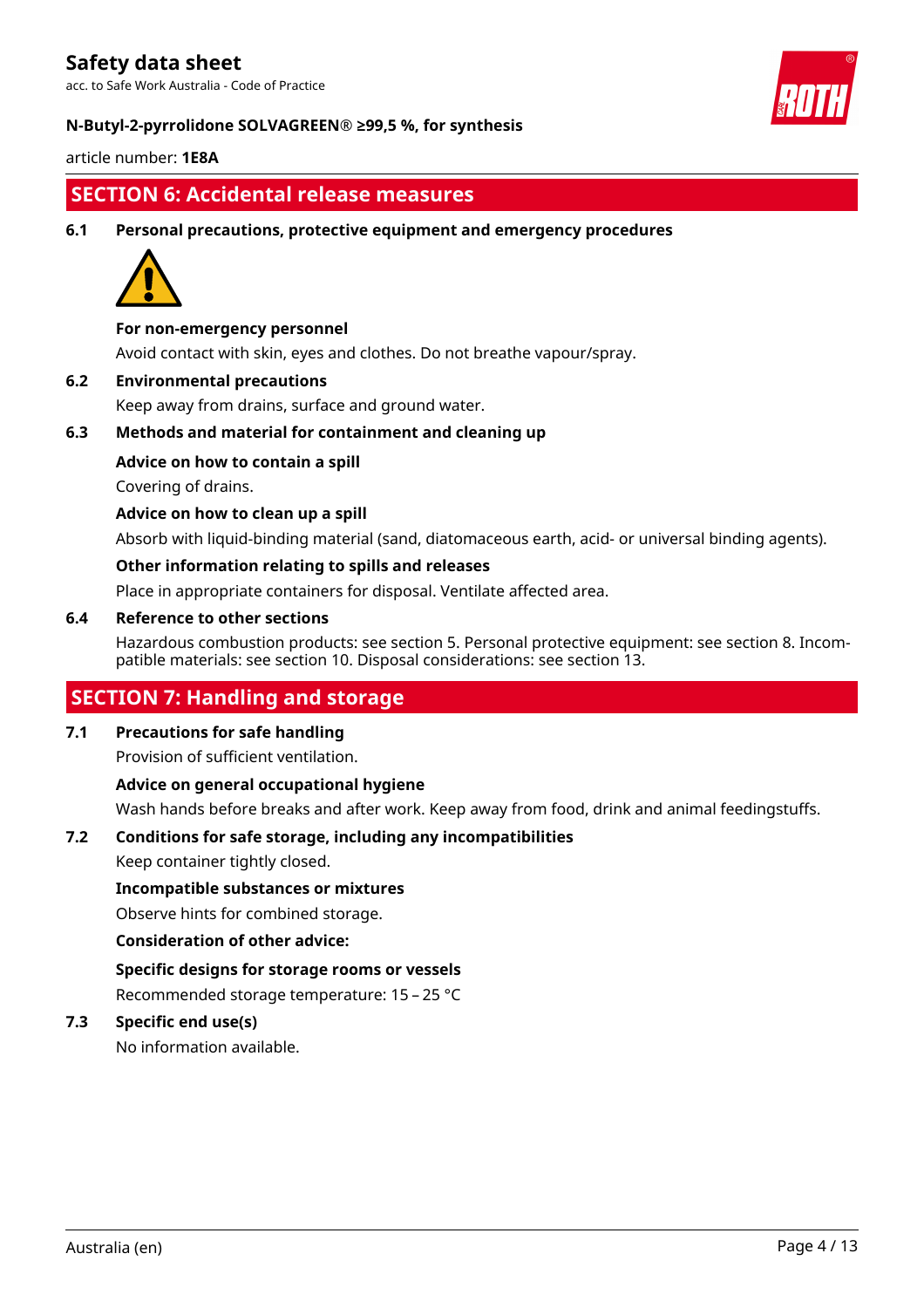acc. to Safe Work Australia - Code of Practice



٦

### **N-Butyl-2-pyrrolidone SOLVAGREEN® ≥99,5 %, for synthesis**

### article number: **1E8A**

 $\overline{\Gamma}$ 

### **SECTION 8: Exposure controls/personal protection**

#### **8.1 Control parameters**

### **National limit values**

### **Occupational exposure limit values (Workplace Exposure Limits)**

This information is not available.

### **Human health values**

| <b>Relevant DNELs and other threshold levels</b> |                                  |                                              |                   |                            |
|--------------------------------------------------|----------------------------------|----------------------------------------------|-------------------|----------------------------|
| <b>Endpoint</b>                                  | <b>Threshold</b><br><b>level</b> | <b>Protection goal,</b><br>route of exposure | Used in           | <b>Exposure time</b>       |
| <b>DNEL</b>                                      | 24.1 mg/m <sup>3</sup>           | human, inhalatory                            | worker (industry) | chronic - systemic effects |
| <b>DNEL</b>                                      | 10 mg/kg bw/<br>day              | human, dermal                                | worker (industry) | chronic - systemic effects |

#### **Environmental values**

| <b>Relevant PNECs and other threshold levels</b> |                                  |                       |                                       |                              |
|--------------------------------------------------|----------------------------------|-----------------------|---------------------------------------|------------------------------|
| End-<br>point                                    | <b>Threshold</b><br><b>level</b> | <b>Organism</b>       | <b>Environmental com-</b><br>partment | <b>Exposure time</b>         |
| <b>PNEC</b>                                      | $4 \frac{mg}{l}$                 | aquatic organisms     | freshwater                            | short-term (single instance) |
| <b>PNEC</b>                                      | $0.4 \frac{mg}{L}$               | aquatic organisms     | marine water                          | short-term (single instance) |
| <b>PNEC</b>                                      | 30.62 $mg/1$                     | aquatic organisms     | sewage treatment plant<br>(STP)       | short-term (single instance) |
| <b>PNEC</b>                                      | 20.17 $mg/_{ka}$                 | aquatic organisms     | freshwater sediment                   | short-term (single instance) |
| <b>PNEC</b>                                      | 2.017 $mg/_{ka}$                 | aquatic organisms     | marine sediment                       | short-term (single instance) |
| <b>PNEC</b>                                      | 1.68 $mg/kq$                     | terrestrial organisms | soil                                  | short-term (single instance) |

### **8.2 Exposure controls**

### **Individual protection measures (personal protective equipment)**

**Eye/face protection**



Use safety goggle with side protection.

**Skin protection**

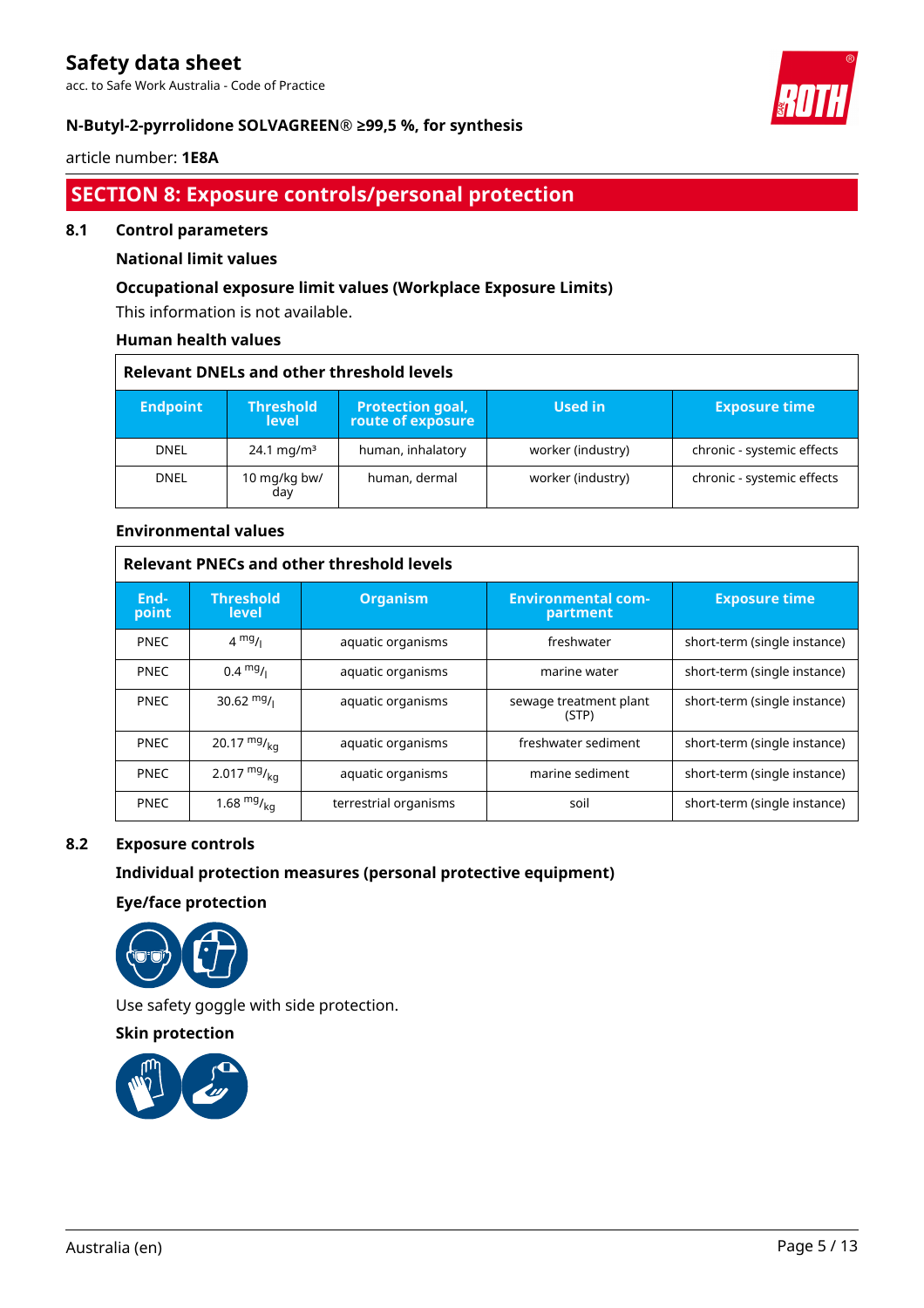**N-Butyl-2-pyrrolidone SOLVAGREEN® ≥99,5 %, for synthesis**

article number: **1E8A**

### **• hand protection**

Wear suitable gloves. Chemical protection gloves are suitable, which are tested according to EN 374. For special purposes, it is recommended to check the resistance to chemicals of the protective gloves mentioned above together with the supplier of these gloves. The times are approximate values from measurements at 22 ° C and permanent contact. Increased temperatures due to heated substances, body heat etc. and a reduction of the effective layer thickness by stretching can lead to a considerable reduction of the breakthrough time. If in doubt, contact manufacturer. At an approx. 1.5 times larger / smaller layer thickness, the respective breakthrough time is doubled / halved. The data apply only to the pure substance. When transferred to substance mixtures, they may only be considered as a guide.

#### **• type of material**

Butyl caoutchouc (butyl rubber)

#### **• material thickness**

0,5 mm

#### **• breakthrough times of the glove material**

>480 minutes (permeation: level 6)

#### **• other protection measures**

Take recovery periods for skin regeneration. Preventive skin protection (barrier creams/ointments) is recommended.

#### **Respiratory protection**



Respiratory protection necessary at: Aerosol or mist formation. Type: A (against organic gases and vapours with a boiling point of  $> 65$  °C, colour code: Brown).

#### **Environmental exposure controls**

Keep away from drains, surface and ground water.

### **SECTION 9: Physical and chemical properties**

### **9.1 Information on basic physical and chemical properties**

| Physical state                                              | liquid                                                       |
|-------------------------------------------------------------|--------------------------------------------------------------|
| Colour                                                      | colourless - clear                                           |
| Odour                                                       | characteristic                                               |
| Melting point/freezing point                                | $\leq$ 75 °C                                                 |
| Boiling point or initial boiling point and boiling<br>range | 240.6 °C at 1,013 hPa (ECHA)                                 |
| Flammability                                                | this material is combustible, but will not ignite<br>readily |
| Lower and upper explosion limit                             | 0.9 vol% (LEL) - 8.7 vol% (UEL)                              |
| Flash point                                                 | 108 °C at 1,013 hPa (ECHA)                                   |
| Auto-ignition temperature                                   | 210 °C at 1,013 hPa (ECHA)                                   |
| Decomposition temperature                                   | not relevant                                                 |
| pH (value)                                                  | 7.6 (in aqueous solution: $100\frac{9}{l}$ )                 |
|                                                             |                                                              |

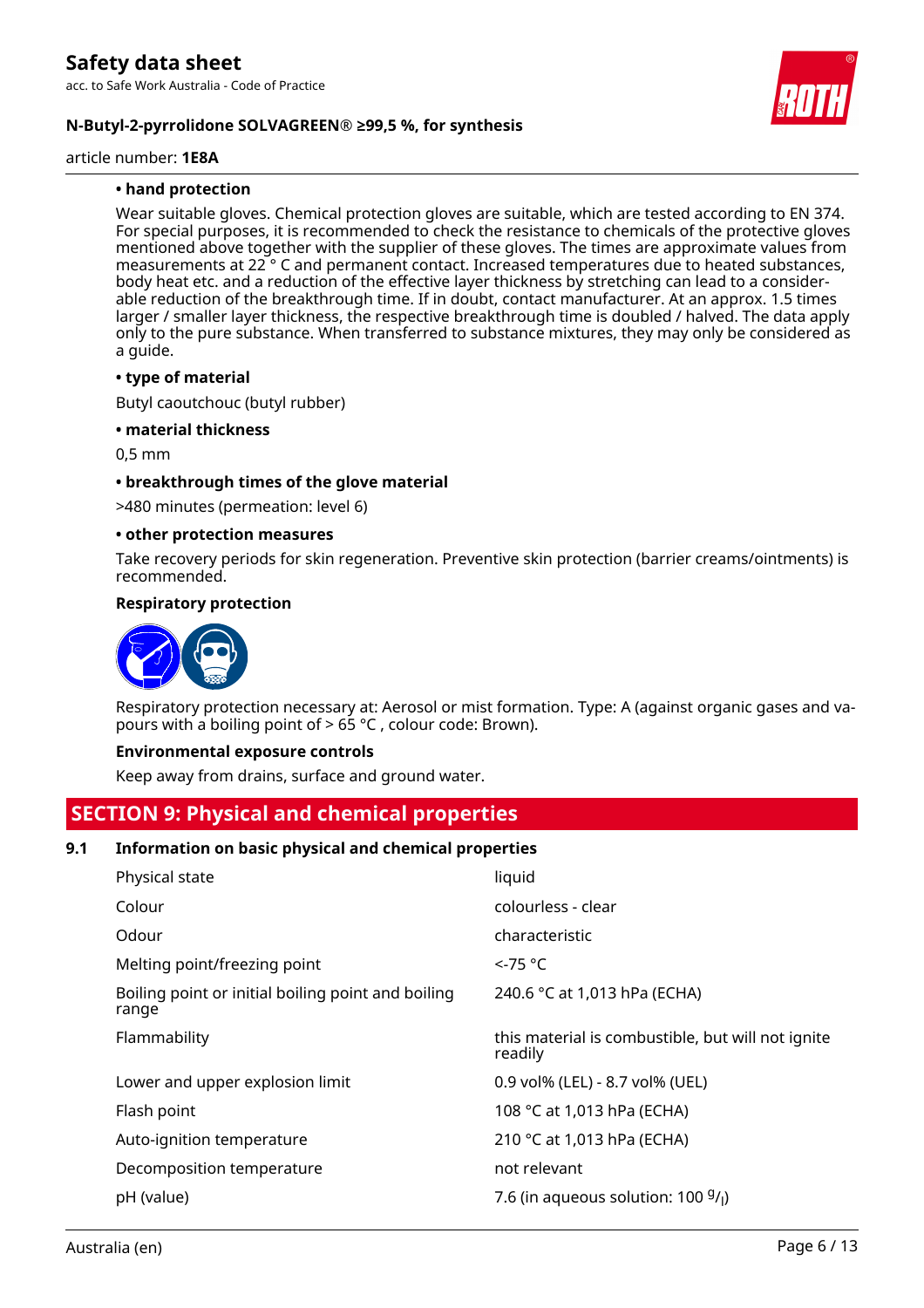acc. to Safe Work Australia - Code of Practice



### **N-Butyl-2-pyrrolidone SOLVAGREEN® ≥99,5 %, for synthesis**

### article number: **1E8A**

| Kinematic viscosity                                    | 4.489 $\rm{mm}^2$ / <sub>s</sub> at 20 °C                      |
|--------------------------------------------------------|----------------------------------------------------------------|
| Solubility(ies)                                        |                                                                |
| Water solubility                                       | (soluble)                                                      |
| Partition coefficient                                  |                                                                |
| Partition coefficient n-octanol/water (log value):     | 1.265 (20 °C) (ECHA)                                           |
| Soil organic carbon/water (log KOC)                    | 1.265 (ECHA)                                                   |
|                                                        |                                                                |
| Vapour pressure                                        | 13 Pa at 25 °C                                                 |
| Density and/or relative density                        |                                                                |
| Density                                                | 0.958 $9/$ <sub>cm</sub> at 20 °C (ECHA)                       |
| Relative vapour density                                | information on this property is not available                  |
|                                                        |                                                                |
| Particle characteristics                               | not relevant (liquid)                                          |
| Other safety parameters                                |                                                                |
| Oxidising properties                                   | none                                                           |
| <b>Other information</b>                               |                                                                |
| Information with regard to physical hazard<br>classes: | hazard classes acc. to GHS<br>(physical hazards): not relevant |
| Other safety characteristics:                          |                                                                |
| Surface tension                                        | 67.31 $\rm{mN}_{/m}$ (20 °C) (ECHA)                            |
|                                                        |                                                                |

### **SECTION 10: Stability and reactivity**

### **10.1 Reactivity**

**9.2** 

This material is not reactive under normal ambient conditions.

### **If heated**

Vapours may form explosive mixtures with air.

### **10.2 Chemical stability**

The material is stable under normal ambient and anticipated storage and handling conditions of temperature and pressure.

### **10.3 Possibility of hazardous reactions**

**Violent reaction with:** strong oxidiser

#### **10.4 Conditions to avoid**

There are no specific conditions known which have to be avoided.

**10.5 Incompatible materials**

different plastics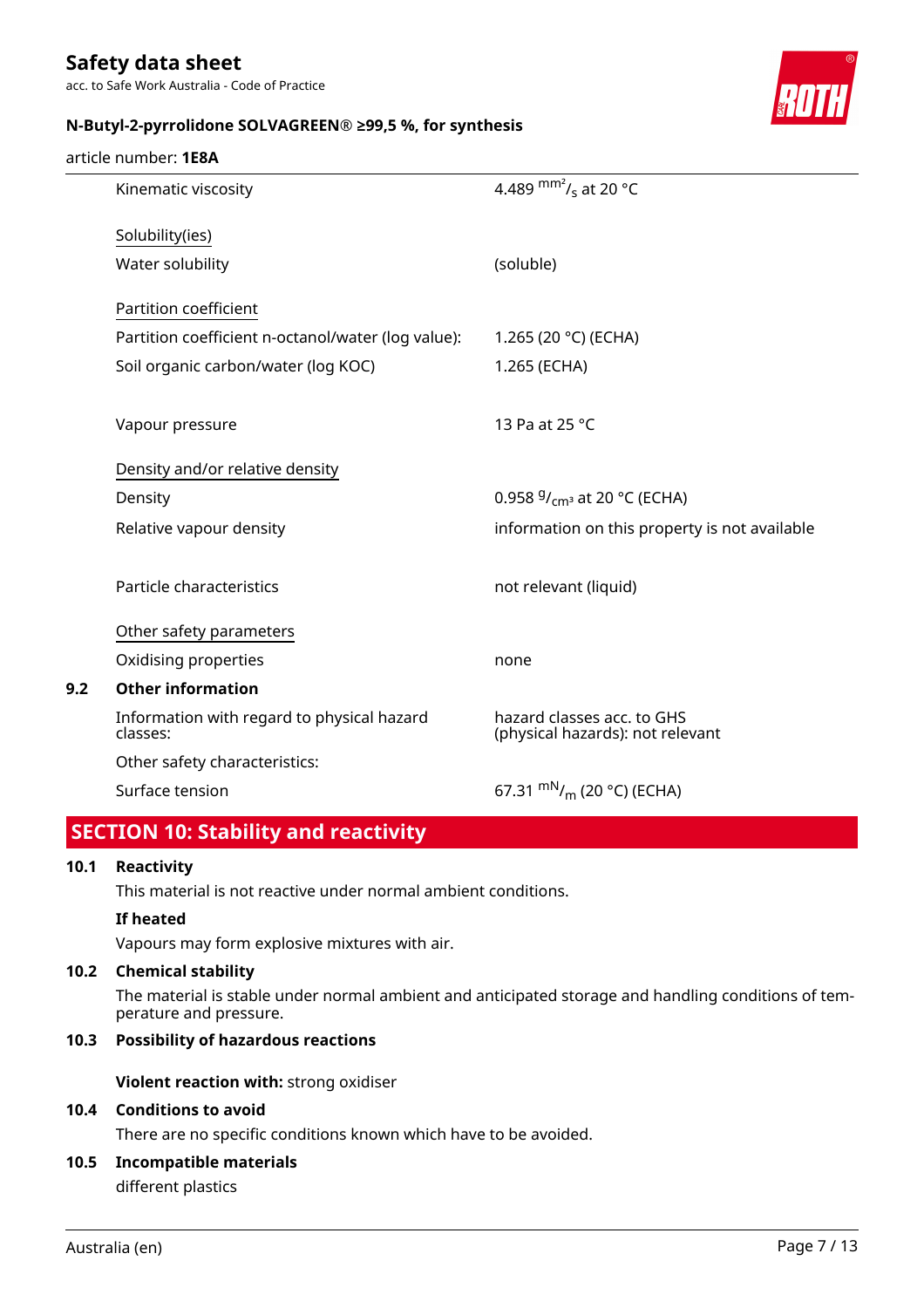acc. to Safe Work Australia - Code of Practice



### **N-Butyl-2-pyrrolidone SOLVAGREEN® ≥99,5 %, for synthesis**

article number: **1E8A**

### **10.6 Hazardous decomposition products**

Hazardous combustion products: see section 5.

### **SECTION 11: Toxicological information**

### **11.1 Information on toxicological effects**

### **Classification acc. to GHS**

### **Acute toxicity**

Harmful if swallowed.

| <b>Acute toxicity</b> |                 |                            |                |               |               |
|-----------------------|-----------------|----------------------------|----------------|---------------|---------------|
| <b>Exposure route</b> | <b>Endpoint</b> | <b>Value</b>               | <b>Species</b> | <b>Method</b> | <b>Source</b> |
| oral                  | LD50            | $>$ 300 – <2,000 mg/<br>kg | rat            |               | <b>ECHA</b>   |
| dermal                | LD50            | $>2,000$ mg/ <sub>kg</sub> | rat            |               | <b>ECHA</b>   |

### **Skin corrosion/irritation**

Causes skin irritation.

### **Serious eye damage/eye irritation**

Causes serious eye irritation.

#### **Respiratory or skin sensitisation**

Shall not be classified as a respiratory or skin sensitiser.

### **Germ cell mutagenicity**

Shall not be classified as germ cell mutagenic.

### **Carcinogenicity**

Shall not be classified as carcinogenic.

### **Reproductive toxicity**

Shall not be classified as a reproductive toxicant.

### **Specific target organ toxicity - single exposure**

Shall not be classified as a specific target organ toxicant (single exposure).

### **Specific target organ toxicity - repeated exposure**

Shall not be classified as a specific target organ toxicant (repeated exposure).

### **Aspiration hazard**

Shall not be classified as presenting an aspiration hazard.

### **Symptoms related to the physical, chemical and toxicological characteristics**

### **• If swallowed**

vomiting, nausea, gastrointestinal complaints

### **• If in eyes**

Causes serious eye irritation

### **• If inhaled**

Data are not available.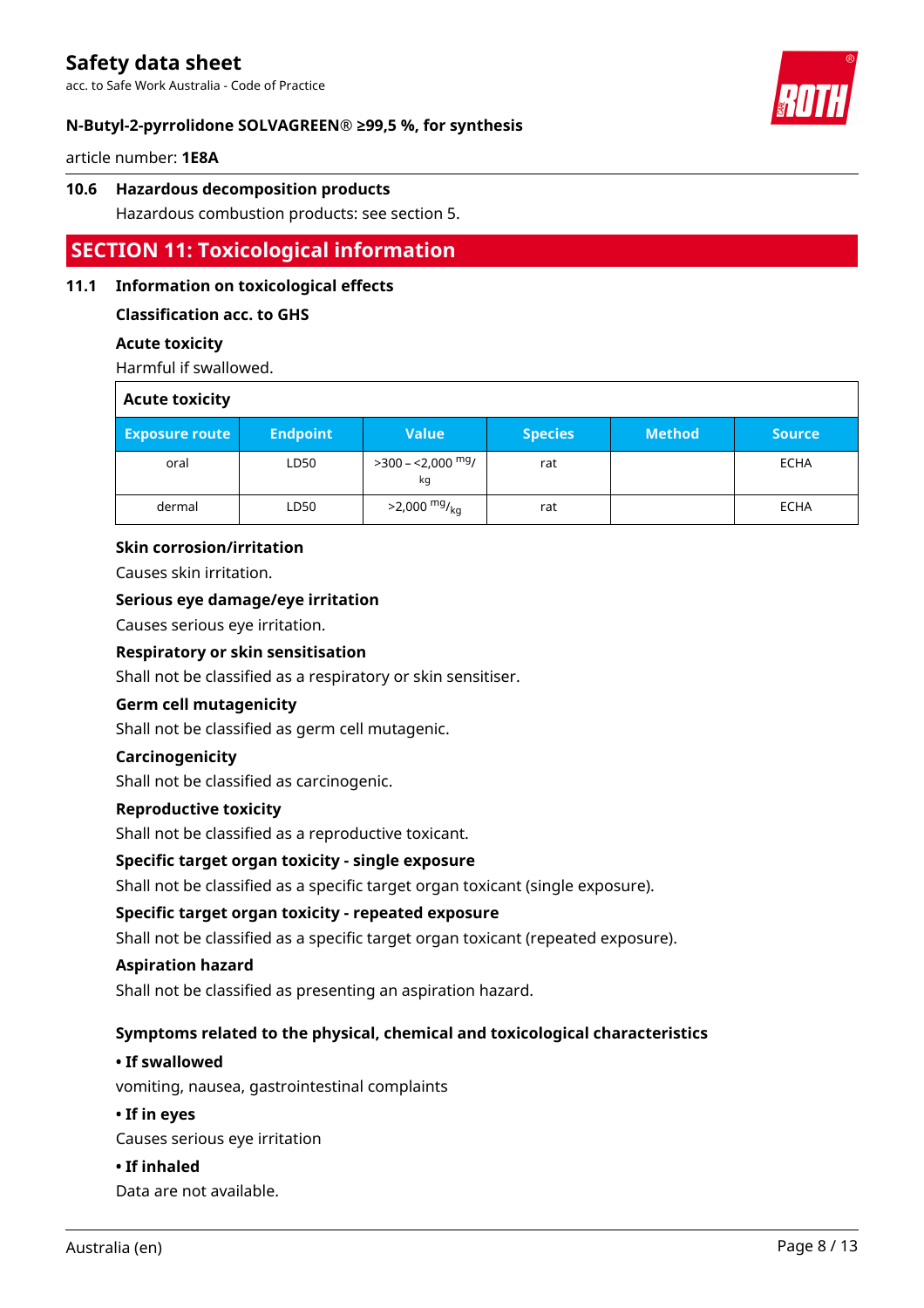acc. to Safe Work Australia - Code of Practice



article number: **1E8A**

causes skin irritation

**• Other information**

none

**11.2 Endocrine disrupting properties**

Not listed.

### **SECTION 12: Ecological information**

### **12.1 Toxicity**

Shall not be classified as hazardous to the aquatic environment.

| <b>Aquatic toxicity (acute)</b> |                     |                       |               |                         |  |
|---------------------------------|---------------------|-----------------------|---------------|-------------------------|--|
| <b>Endpoint</b>                 | <b>Value</b>        | <b>Species</b>        | <b>Source</b> | <b>Exposure</b><br>time |  |
| <b>LC50</b>                     | $>100 \frac{mg}{l}$ | fish                  | <b>ECHA</b>   | 96 h                    |  |
| <b>EC50</b>                     | $>100 \frac{mg}{l}$ | aquatic invertebrates | <b>ECHA</b>   | 48 h                    |  |
| ErC50                           | $>160$ mg/          | algae                 | <b>ECHA</b>   | 72 h                    |  |

### **Aquatic toxicity (chronic)**

| <b>Endpoint</b> | Value'              | <b>Species</b>        | <b>Source</b> | <b>Exposure</b><br>time |
|-----------------|---------------------|-----------------------|---------------|-------------------------|
| EC50            | $>100 \frac{mg}{l}$ | aquatic invertebrates | <b>ECHA</b>   | 21 <sub>d</sub>         |

### **Biodegradation**

Data are not available.

### **12.2 Process of degradability**

Theoretical Oxygen Demand with nitrification: 2.776 <sup>mg</sup>/<sub>mg</sub> Theoretical Oxygen Demand: 2.379  $\frac{mg}{mg}$ Theoretical Carbon Dioxide: 2.493  $^{\mathsf{mg}}\prime_{\mathsf{mg}}$ 

| <b>Process of degradability</b> |                         |             |  |  |
|---------------------------------|-------------------------|-------------|--|--|
| <b>Process</b>                  | <b>Degradation rate</b> | <b>Time</b> |  |  |
| oxygen depletion                | 0 %                     | 28 d        |  |  |
| DOC removal                     | 2.9 %                   | 14 d        |  |  |

### **12.3 Bioaccumulative potential**

Does not significantly accumulate in organisms.



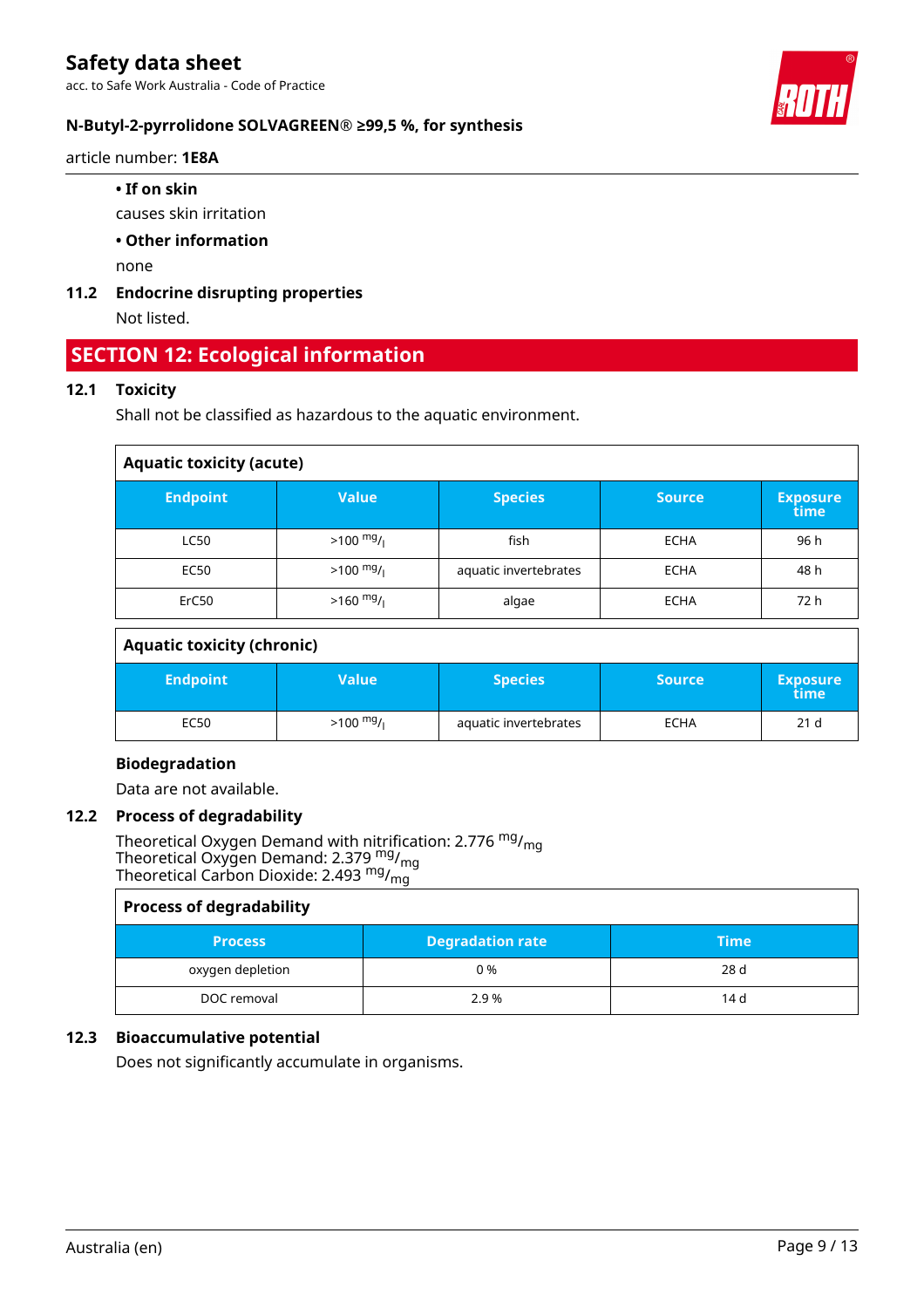acc. to Safe Work Australia - Code of Practice



### **N-Butyl-2-pyrrolidone SOLVAGREEN® ≥99,5 %, for synthesis**

article number: **1E8A**

| n-octanol/water (log KOW) | 1.265 (20 °C) (ECHA) |
|---------------------------|----------------------|
| <b>BCF</b>                | 3.198 (ECHA)         |

### **12.4 Mobility in soil**

| Henry's law constant                                                      | $\vert$ 0.007 <sup>Pa m<sup>3</sup>/<sub>mol</sub> at 25 °C (ECHA)</sup> |
|---------------------------------------------------------------------------|--------------------------------------------------------------------------|
| The Organic Carbon normalised adsorption<br>$^\shortparallel$ coefficient | 1.265 (ECHA)                                                             |

### **12.5 Results of PBT and vPvB assessment**

Data are not available.

**12.6 Endocrine disrupting properties**

Not listed.

**12.7 Other adverse effects**

Data are not available.

### **SECTION 13: Disposal considerations**

### **13.1 Waste treatment methods**



This material and its container must be disposed of as hazardous waste. Dispose of contents/container in accordance with local/regional/national/international regulations.

### **Sewage disposal-relevant information**

Do not empty into drains.

### **13.3 Remarks**

Waste shall be separated into the categories that can be handled separately by the local or national waste management facilities. Please consider the relevant national or regional provisions.

### **SECTION 14: Transport information**

- 
- **14.2 UN proper shipping name** not assigned
- **14.3 Transport hazard class(es)** not assigned
- **14.4 Packing group not assigned**
- 

**14.1 UN number 14.1 UN** number

- 
- 
- 

**14.5 Environmental hazards** non-environmentally hazardous acc. to the dangerous goods regulations

- **14.6 Special precautions for user** There is no additional information.
- **14.7 Transport in bulk according to Annex II of MARPOL and the IBC Code** The cargo is not intended to be carried in bulk.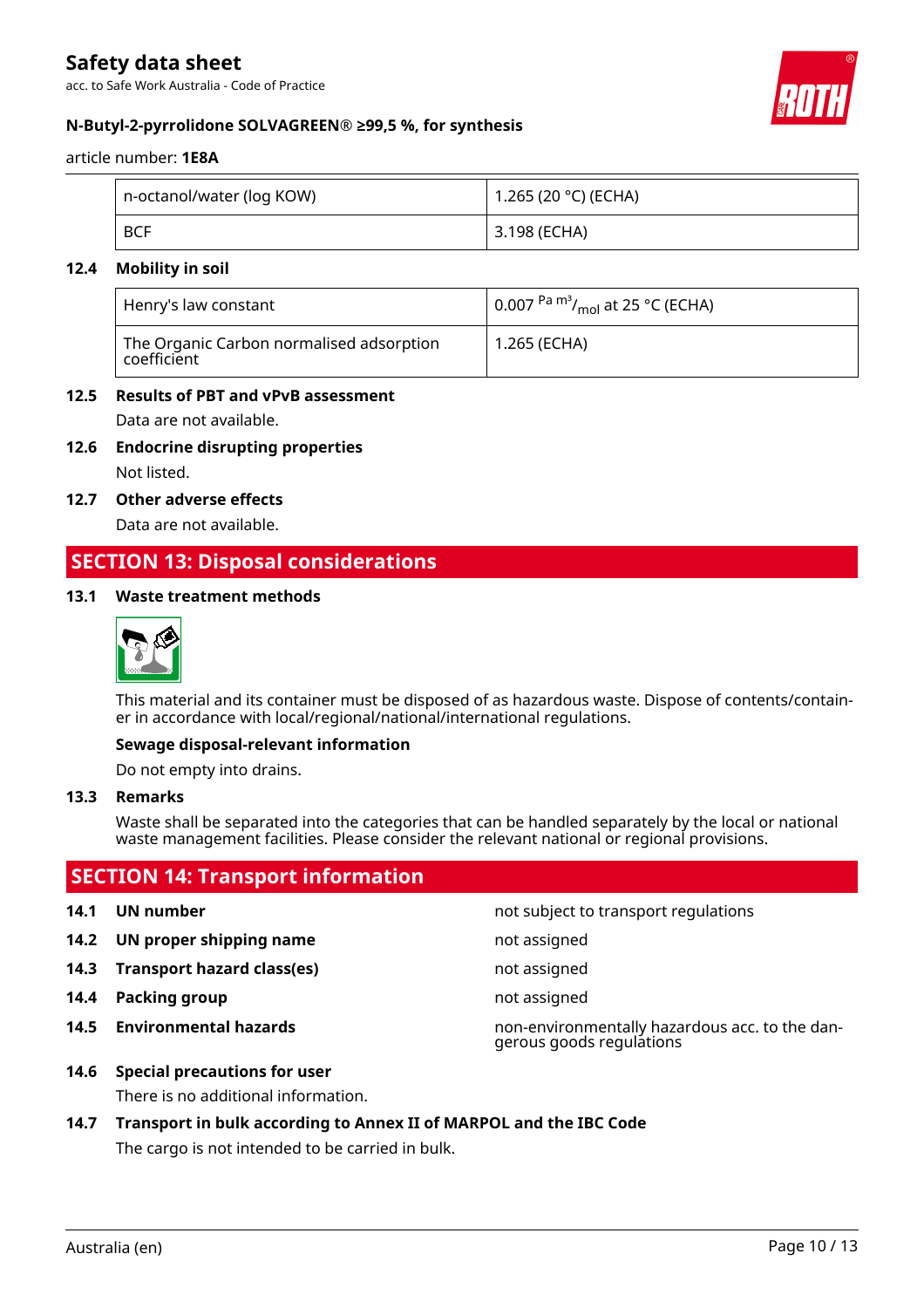acc. to Safe Work Australia - Code of Practice



### **N-Butyl-2-pyrrolidone SOLVAGREEN® ≥99,5 %, for synthesis**

article number: **1E8A**

### **14.8 Information for each of the UN Model Regulations**

**Transport informationNational regulationsAdditional information(UN RTDG)** Not subject to transport regulations. UN RTDG

**International Maritime Dangerous Goods Code (IMDG) - Additional information** Not subject to IMDG.

**International Civil Aviation Organization (ICAO-IATA/DGR) - Additional information** Not subject to ICAO-IATA.

### **SECTION 15: Regulatory information**

**15.1 Safety, health and environmental regulations/legislation specific for the substance or mixture** There is no additional information.

### **Other information**

Directive 94/33/EC on the protection of young people at work. Observe employment restrictions under the Maternity Protection Directive (92/85/EEC) for expectant or nursing mothers.

### **National inventories**

| <b>Country</b> | <b>Inventory</b> | <b>Status</b>       |
|----------------|------------------|---------------------|
| EU             | ECSI             | substance is listed |
| JP             | ISHA-ENCS        | substance is listed |
| NZ             | NZIOC            | substance is listed |
| PH             | <b>PICCS</b>     | substance is listed |
| <b>TW</b>      | <b>TCSI</b>      | substance is listed |
| US             | <b>TSCA</b>      | substance is listed |

#### **Legend**

ECSI EC Substance Inventory (EINECS, ELINCS, NLP)<br>ISHA-ENCS Inventory of Existing and New Chemical Substa ISHA-ENCS Inventory of Existing and New Chemical Substances (ISHA-ENCS)<br>NZIoC Mew Zealand Inventory of Chemicals Substances (ISHA-ENCS) NZIoC New Zealand Inventory of Chemicals PICCS Philippine Inventory of Chemicals and Chemical Substances (PICCS) TCSI Taiwan Chemical Substance Inventory TSCA Toxic Substance Control Act

### **15.2 Chemical Safety Assessment**

No Chemical Safety Assessment has been carried out for this substance.

### **SECTION 16: Other information**

### **Indication of changes (revised safety data sheet)**

Alignment to regulation: Globally Harmonized System of Classification and Labelling of Chemicals ("Purple book").

Restructuring: section 9, section 14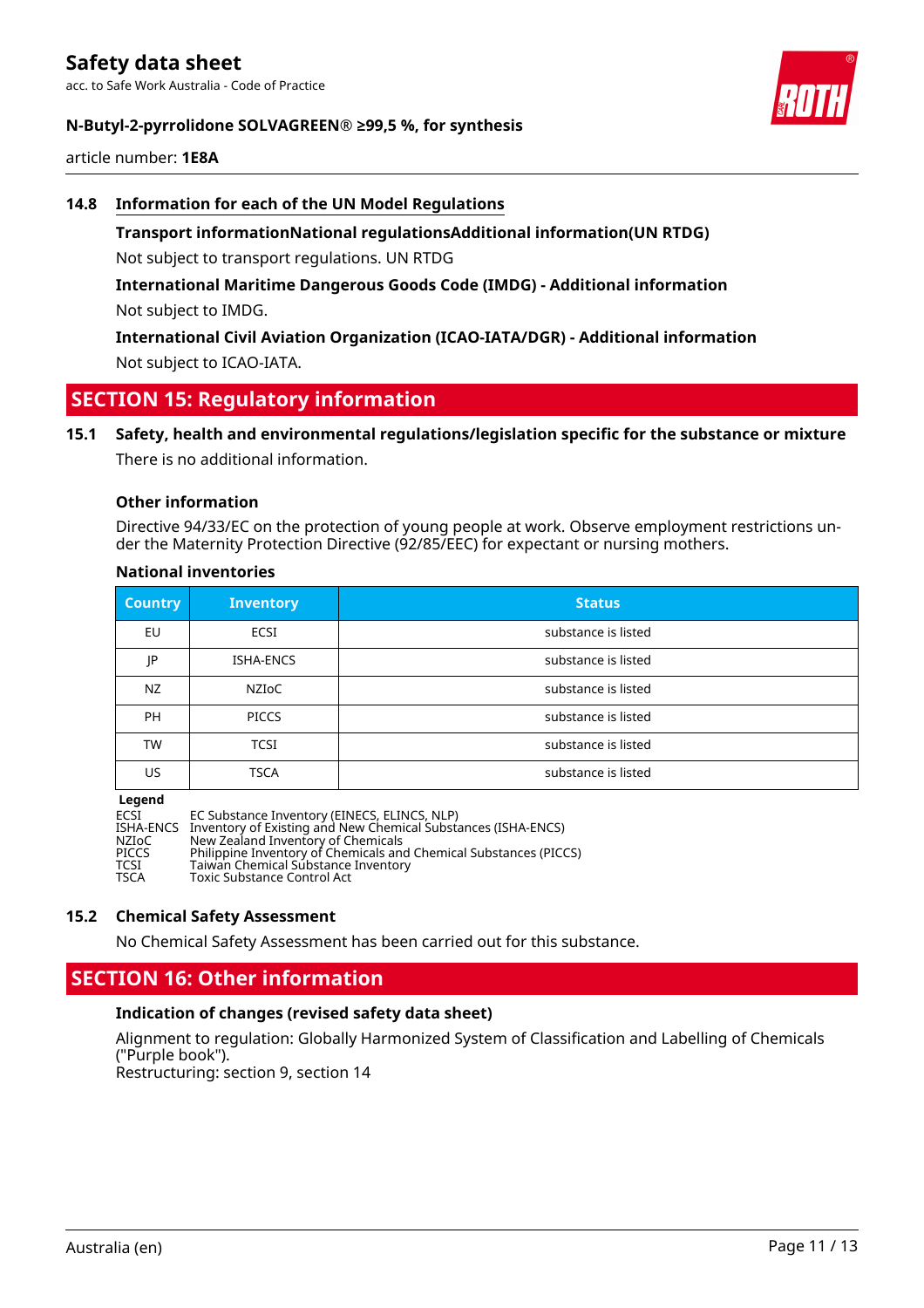acc. to Safe Work Australia - Code of Practice



### **N-Butyl-2-pyrrolidone SOLVAGREEN® ≥99,5 %, for synthesis**

### article number: **1E8A**

| <b>Section</b> | <b>Former entry (text/value)</b>                                                          | <b>Actual entry (text/value)</b>                                                                                             | Safety-<br>relev-<br>ant |
|----------------|-------------------------------------------------------------------------------------------|------------------------------------------------------------------------------------------------------------------------------|--------------------------|
| 2.1            |                                                                                           | Classification acc. to GHS:<br>change in the listing (table)                                                                 | yes                      |
| 2.2            | Labelling of packages where the contents do<br>not exceed 125 ml:<br>Signal word: Warning |                                                                                                                              | yes                      |
| 2.2            |                                                                                           | Labelling of packages where the contents do<br>not exceed 125 ml:<br>change in the listing (table)                           | yes                      |
| 2.2            |                                                                                           | Labelling of packages where the contents do<br>not exceed 125 ml:<br>change in the listing (table)                           | yes                      |
| 2.2            |                                                                                           | Labelling of packages where the contents do<br>not exceed 125 ml:<br>change in the listing (table)                           | yes                      |
| 2.3            | Other hazards:<br>There is no additional information.                                     | Other hazards                                                                                                                | yes                      |
| 2.3            |                                                                                           | Results of PBT and vPvB assessment:<br>According to the results of its assessment, this<br>substance is not a PBT or a vPvB. | yes                      |

### **Abbreviations and acronyms**

| Abbr.           | <b>Descriptions of used abbreviations</b>                                                                                                                                           |
|-----------------|-------------------------------------------------------------------------------------------------------------------------------------------------------------------------------------|
| <b>BCF</b>      | <b>Bioconcentration factor</b>                                                                                                                                                      |
| CAS             | Chemical Abstracts Service (service that maintains the most comprehensive list of chemical substances)                                                                              |
| <b>DGR</b>      | Dangerous Goods Regulations (see IATA/DGR)                                                                                                                                          |
| <b>DNEL</b>     | Derived No-Effect Level                                                                                                                                                             |
| <b>EC50</b>     | Effective Concentration 50 %. The EC50 corresponds to the concentration of a tested substance causing<br>50 % changes in response (e.g. on growth) during a specified time interval |
| <b>EINECS</b>   | European Inventory of Existing Commercial Chemical Substances                                                                                                                       |
| <b>ELINCS</b>   | European List of Notified Chemical Substances                                                                                                                                       |
| ErC50           | $\equiv$ EC50: in this method, that concentration of test substance which results in a 50 % reduction in either<br>growth (EbC50) or growth rate (ErC50) relative to the control    |
| <b>GHS</b>      | "Globally Harmonized System of Classification and Labelling of Chemicals" developed by the United Na-<br>tions                                                                      |
| <b>IATA</b>     | <b>International Air Transport Association</b>                                                                                                                                      |
| <b>IATA/DGR</b> | Dangerous Goods Regulations (DGR) for the air transport (IATA)                                                                                                                      |
| <b>ICAO</b>     | International Civil Aviation Organization                                                                                                                                           |
| <b>IMDG</b>     | International Maritime Dangerous Goods Code                                                                                                                                         |
| <b>LC50</b>     | Lethal Concentration 50%: the LC50 corresponds to the concentration of a tested substance causing 50 %<br>lethality during a specified time interval                                |
| LD50            | Lethal Dose 50 %: the LD50 corresponds to the dose of a tested substance causing 50 % lethality during a<br>specified time interval                                                 |
| <b>LEL</b>      | Lower explosion limit (LEL)                                                                                                                                                         |
| <b>MARPOL</b>   | International Convention for the Prevention of Pollution from Ships (abbr. of "Marine Pollutant")                                                                                   |